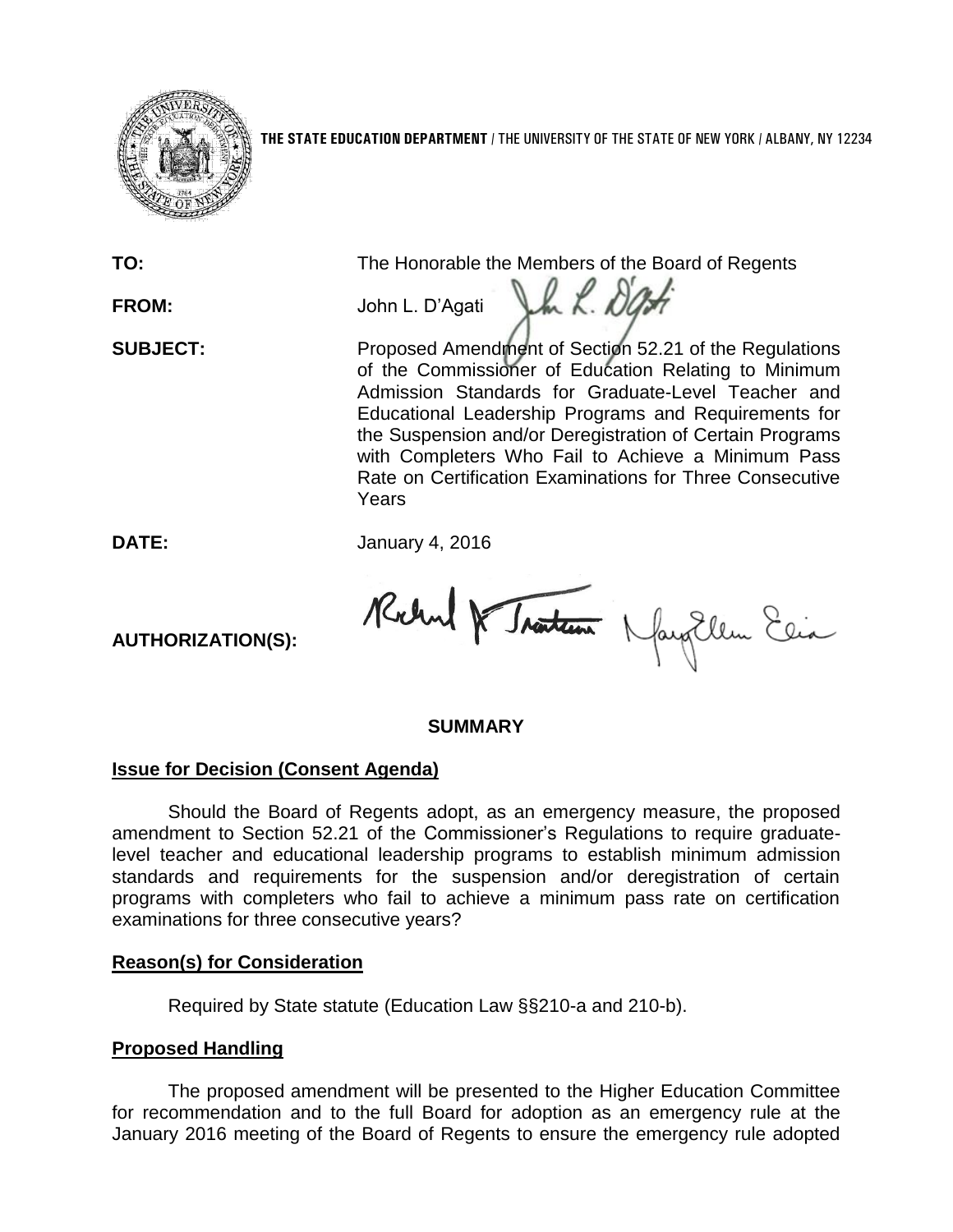at the December 2015 Regents meeting remains continuously in effect until the effective date of its adoption as a permanent rule. A statement of the facts and circumstances which necessitate emergency action is attached.

## **Procedural History**

The proposed amendment was discussed by the Higher Education Committee and was adopted as an emergency action at the September and December 2015 Regents meetings, effective September 21, 2015 and December 20, 2015, respectively. A Notice of Emergency Adoption and Proposed Rule Making was published in the State Register on October 7, 2015.

A copy of the proposed amendment and an Assessment of Public Comment are attached. Supporting materials are available upon request from the Secretary to the Board of Regents.

## **Background Information**

Chapter 56 of the Laws of 2015 added new Sections 210-a and 210-b to the Education Law to require all institutions with graduate-level teacher and educational leadership programs registered by the Department to "adopt rigorous selection criteria geared to predicting a candidate's academic success in its program."

The new law also requires the Department to suspend the program's authority to admit new students if, for three consecutive academic years, fewer than 50 percent of its students, who have completed the program, pass each of the certification assessments required for their first initial certificate, and deregister the program if it does not significantly improve.

## 1. Admission Requirements

 The Department, consistent with the requirements of §210-a, will require institutions with graduate-level teacher and educational leadership programs commencing instruction on or after July 1, 2016, to establish rigorous minimum selection criteria geared to predicting a candidate's academic success in the program. The law requires candidates who were admitted to such programs to have a minimum cumulative undergraduate grade point average of 3.0 or higher in the candidate's undergraduate program, and to have achieved a minimum score, to be set by the institution, on the Graduate Record Examination (GRE), or a substantially equivalent admission assessment. Pursuant to the law, each program is entitled to exempt up to 15 percent of its incoming class from these admission requirements based on the exempted student's demonstrated "potential to positively contribute to the teaching profession" or for "other extenuating circumstances pursuant to the regulations of the commissioner." The Department has clarified this exemption to also extend to a student's ability to positively contribute to the educational leadership profession for students in a graduate-level educational leadership program. However, the Department did not list any other extenuating circumstances in the regulation because it believes that an exemption should only be permitted where a student is able to demonstrate the potential to positively contribute to the teaching and/or educational leadership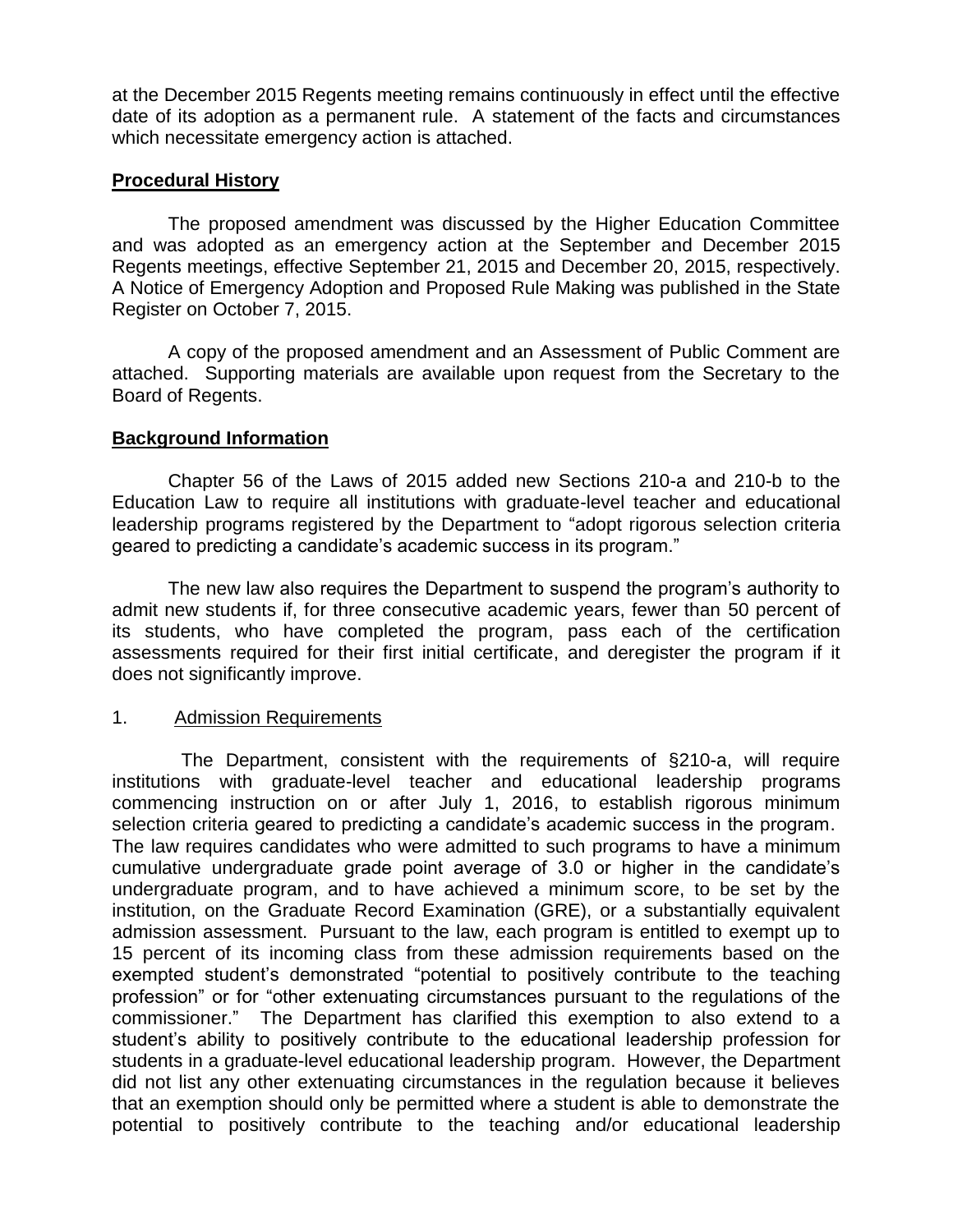profession and if a student cannot demonstrate such potential, an exemption should not be granted. Further, adding extenuating circumstances does not increase the percentage of students exempted from the admission criteria set forth in the statute.

## 2. Minimum Program Completer Certification Assessment Pass Rate, Suspension and Deregistration

 Section 210-b requires that, if fewer than 50 percent of the program completers in a graduate teacher or educational leadership program pass each examination required for certification for three consecutive academic years, the Department must suspend the program's authority to admit new students. This provision in the new law became effective July 1, 2015. The law provides that the program shall be permitted to continue operations for the length of time it would take all students currently admitted and/or enrolled students to complete the program based on a full-time course schedule. If, during that time, the Commissioner determines that student and/or program performance has significantly improved, the Commissioner may reinstate the program's ability to admit new students. In making this determination, the statute instructs the Department to consider performance on each certification examination of the cohort of students completing an examination not more than five years before the end of the academic year in which the program is completed or not later than September 30 following the end of such academic year, where such academic year is defined as July 1 through June 30<sup>th</sup>, and shall consider only the highest score of individuals taking a test more than once. The Department will seek input from the field and, at a future date, recommend to the Board of Regents how it will define significant improvement.

A program that has been suspended would be permitted to continue operations for the length of time it would take all currently admitted and/or enrolled students, if such students were to attend classes on a full-time basis, to complete the requirements for their degrees. The institution would be required to notify all admitted and/or enrolled students of the suspension and, in the case of students attending classes on a part-time basis, the institution would be required to notify these students that they may not be able to complete the program before it may become de-registered.

The program may also appeal the suspension during this time, in a manner and timeframe prescribed by the Commissioner. The law further provides authority to the Commissioner to affirmatively reinstate the program's ability to admit new students if: (i) student or program performance improves; or (ii) the Department's suspension is successfully overturned on appeal. If the program's ability to admit new students is not affirmatively reinstated by the Commissioner, the law requires the program to be deregistered.

Education Law §210-b also authorizes the Commissioner to conduct expedited suspension and registration reviews for graduate programs pursuant to Commissioner's Regulations. The Department will be discussing this provision of the new law with stakeholders and the State Professional Standards and Practices Board for Teaching to determine what situations should trigger expedited reviews and will come back to the Board of Regents sometime over the next few months to discuss their recommendations.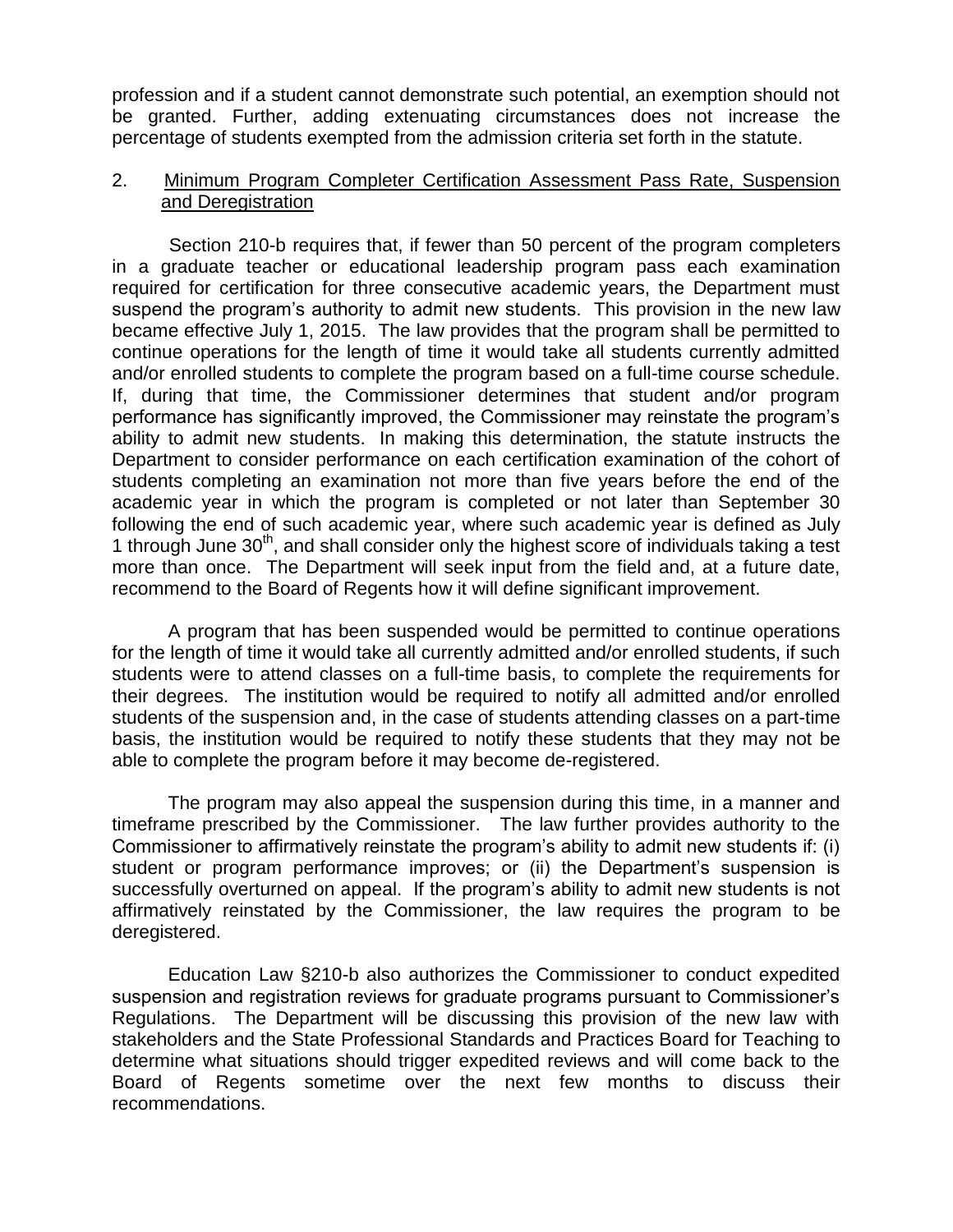Following the 45-day public comment period required under the State Administrative Procedure Act, the Department received several comments. Attachment C contains an Assessment of the Public Comment received.

## **Recommendation**

It is recommended that the Board of Regents take the following action:

VOTED: That clause (l) of subparagraph (i) of paragraph (2) of subdivision (b) of section 52.21 of the Regulations of the Commissioner of Education be added, and that subclause (3) of clause (b) of subparagraph (iv) of paragraph (2) of subdivision (b) of section 52.21 of the Regulations of the Commissioner of Education be renumbered as subclause (4) and a new subclause (3) be added, as submitted, effective February 14, 2016, as an emergency action, upon a finding by the Board of Regents that such action is necessary for the preservation of the general welfare, in order to ensure that the emergency rule adopted at the December 2015 Regents meeting remains continuously in effect until it can take effect as a permanent rule.

## **Timetable for Implementation**

The proposed amendment was adopted as an emergency action at the December 2015 Regents meeting, effective December 20, 2015. The December emergency rule will expire on February 13, 2016. If adopted at the January Regents meeting, the January emergency rule will become effective on February 14, 2016 for a 60-day period.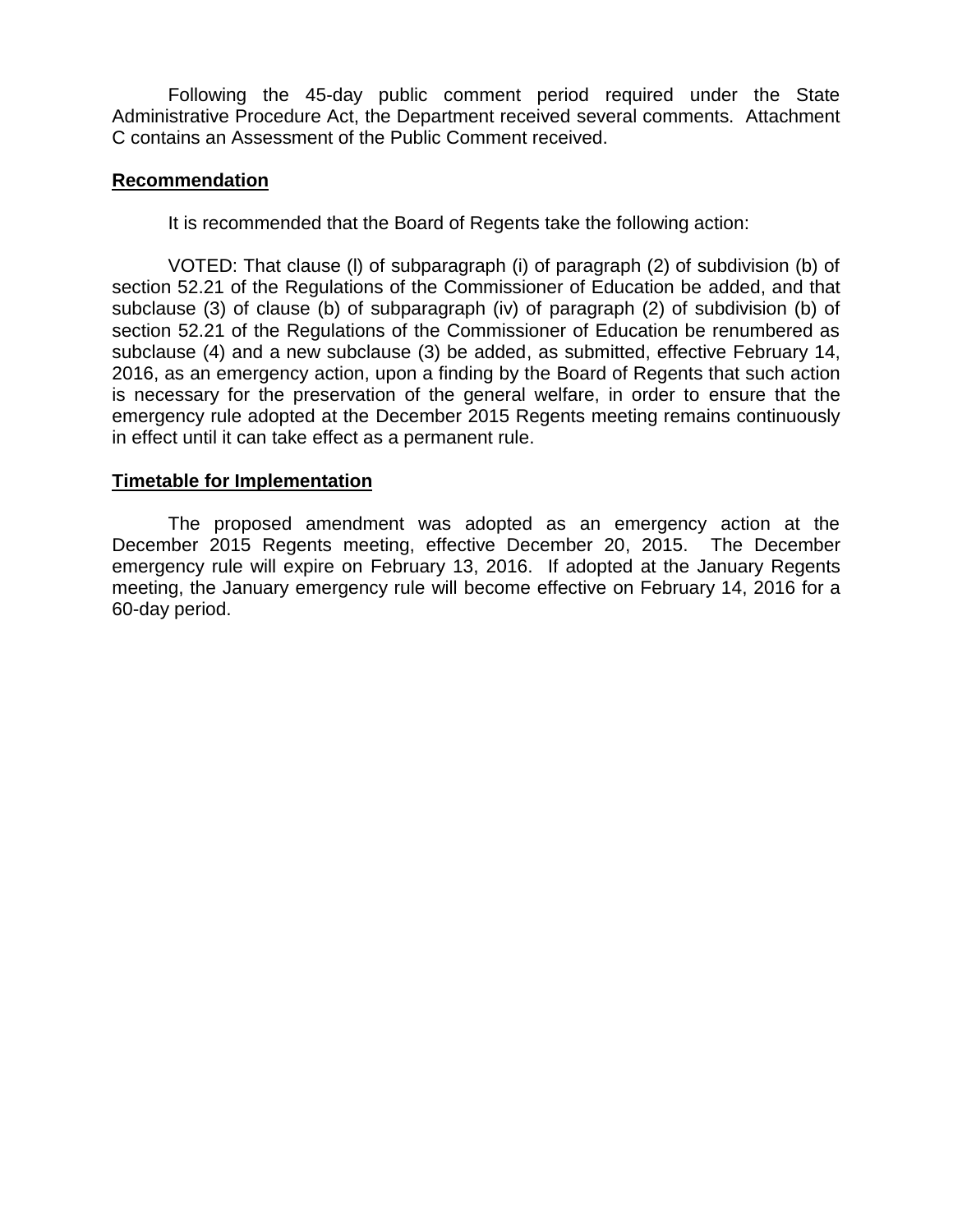## AMENDMENT TO THE REGULATIONS OF THE COMMISSIONER OF EDUCATION

1. A new clause (l) shall be added to subparagraph (i) of paragraph (2) of subdivision (b) of section 52.21 of the Regulations of the Commissioner of Education, effective February 14, 2016, to read as follows:

(l) Minimum Selection Criteria by Graduate-Level Teacher and Educational Leadership Programs Commencing Instruction on or after July 1, 2016.

(1) Institutions with registered graduate level teacher and educational leadership programs shall adopt rigorous selection criteria geared to predicting a candidate's academic success in its program. These rigorous selection criteria shall include, but not be limited to, a minimum score on the Graduate Record Examination or a substantially equivalent admission examination, as determined by the institution, and achievement of a cumulative grade point average of 3.0, or its equivalent, in the candidate's undergraduate program.

(2) Each program may exempt no more than 15 percent of any incoming class of students from such selection criteria described in this subclause based on such student's demonstration of potential to positively contribute to the teaching and/or educational leadership professions, as applicable. A program shall report to the Department the number of students admitted pursuant to such exemption and the selection criteria used for such exemptions.

2. Subclause (3) of clause (b) of subparagraph (iv) of paragraph (2) of subdivision (b) of section 52.21 of the Regulations of the Commissioner of Education shall be renumbered as subclause (4) and a new subclause (3) shall be added, effective February 14, 2016, to read as follows: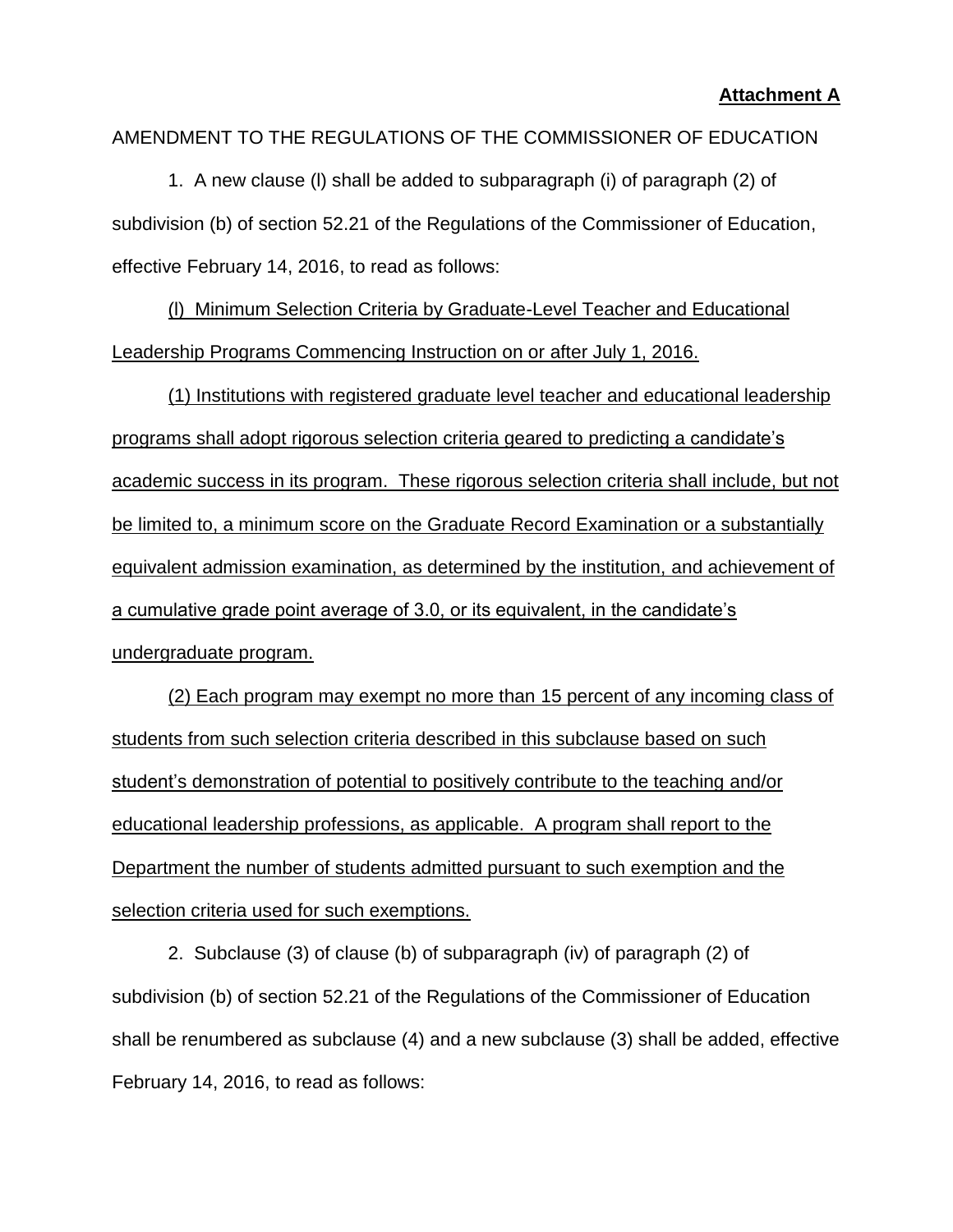(3) Requirements for Suspension and/or Deregistration of Graduate-Level Teacher and Educational Leadership Program.

(i) The authority of a graduate-level teacher and educational leadership program to admit new students shall be suspended if, for three consecutive academic years, fewer than fifty percent of its students who have satisfactorily completed the program pass each examination that they have taken that is required for such student's first initial certification, or certification examinations associated with the program leading to a student's additional certification. The pass rate calculation shall include students who have taken one of the certification examinations and used a safety net pursuant to section 80-1.5(c) of this Title. Notwithstanding such suspension, the program shall be permitted to continue operations for the length of time it would take all currently admitted and/or enrolled students, if such students were to attend classes on a full-time basis, to complete the requirements for their degrees. Upon such suspension, the graduate program shall promptly notify each admitted and/or enrolled student of such suspension and in the case of students attending classes on a part-time basis, the institution shall notify these students that they will not be able to the complete the program. If, during this time period, the Commissioner determines that student and/or program performance has significantly improved, the Commissioner may reinstate the program's ability to admit new students. If the Commissioner does not affirmatively reinstate the program's authority to admit new students during such time period, the program shall be deregistered.

(a) For purposes of this subclause, students who have satisfactorily completed the graduate program shall mean students who have met each educational requirement of the program, without regard to whether such students have been awarded a degree, and excluding any requirement that the student pass each required certification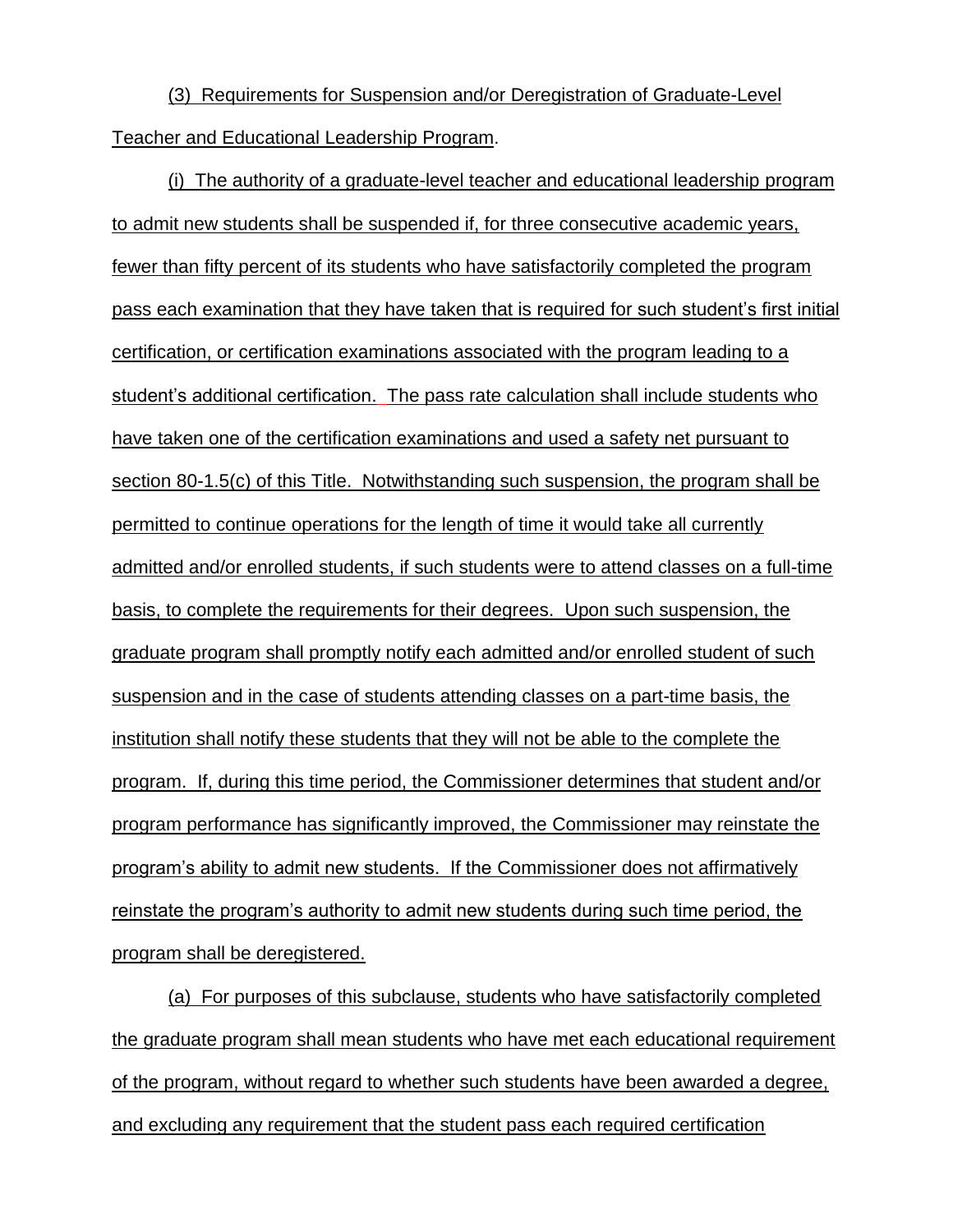examination for such student's first initial certificate, or each required certification examination for such student's school building leader certificate in order to complete the program.

(b) Following suspension of a program pursuant to the subclause, the institution may submit an appeal, on a form prescribed by the Commissioner, to the Commissioner within 30 days of such suspension. The Office of College and University Evaluation shall then have 10 days to submit a written reply to the Commissioner. The Commissioner shall then review the written papers submitted and issue a written decision on the appeal within 30 days of either the Office of College and University Evaluation' reply or if such office does not submit a reply, within 30 days of receipt of the appeal, whichever occurs later. However, a program that has had its ability to admit students suspended shall not admit new students while awaiting the Commissioner's decision on any appeal. An institution with a deregistered program shall not admit any new students in such program while awaiting the Commissioner's decision on its application for registration.

 $[(3)]$  (4) By January 15, 2000 and annually by January 15th thereafter, each institution with programs registered pursuant to this section shall provide the department with a list of all students who satisfactorily complete each of its teacher education programs in the preceding year, July 1st through June 30th.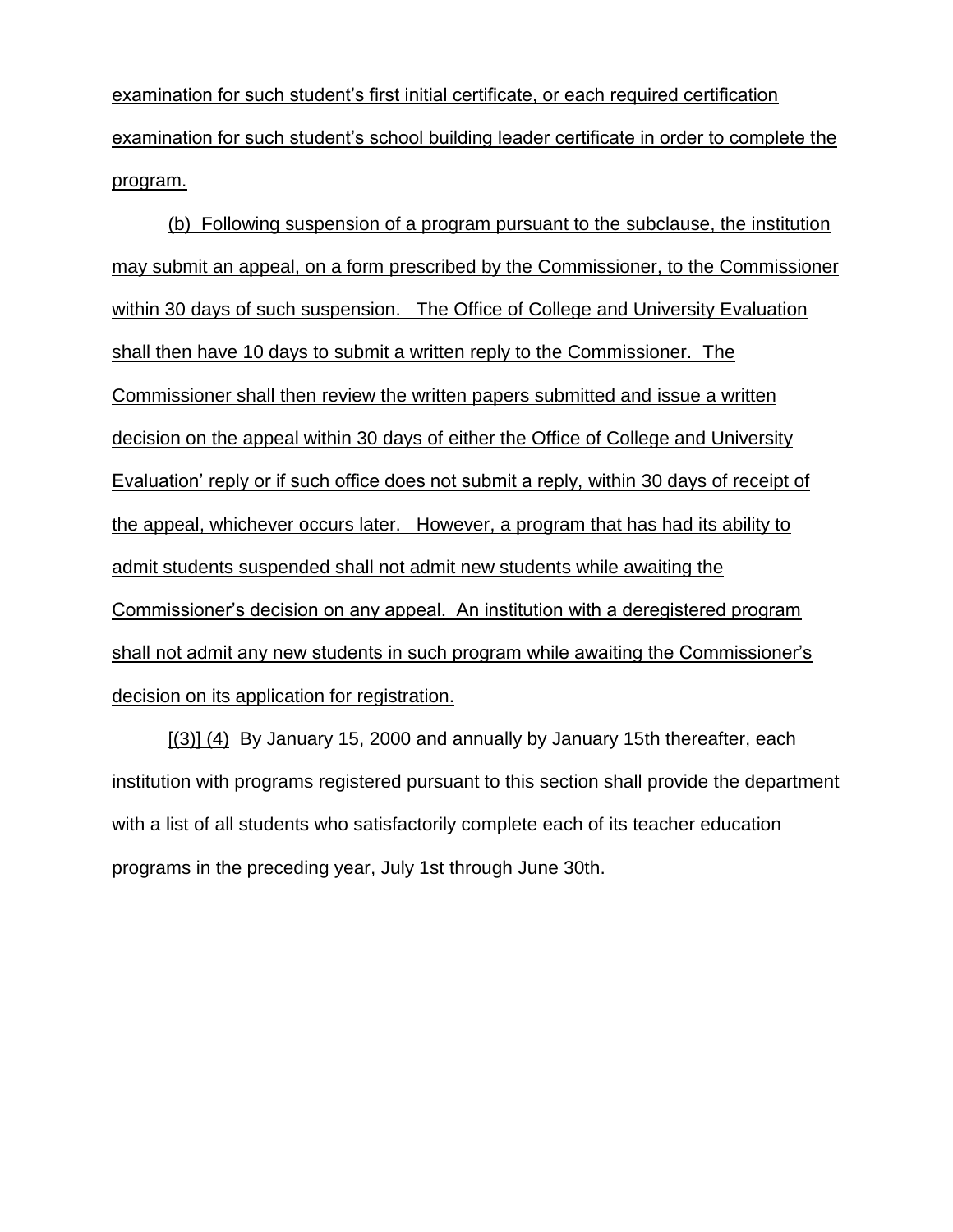#### **8 NYCRR §52.21**

# STATEMENT OF FACTS AND CIRCUMSTANCES WHICH NECESSITATE EMERGENCY ACTION

The proposed rule is necessary to implement Education Law sections 210-a and 210-b, as added by Subpart B of Part EE of Chapter 56 of the Laws of 2015, regarding admission requirements for graduate-level teacher and educational leadership programs and the suspension and deregistration of certain registered programs with certain passage rates on the certification examinations.

The proposed rule was adopted by emergency action at the September 16-17, 2015 and December Regents meetings, effective September 21, 2015 and December 20, 2015, respectively. A Notice of Emergency Adoption and Proposed Rule Making was published in the State Register on October 7, 2015. Additional time is needed for the Department to further review the proposed rule's provisions before presenting the rule for permanent adoption. However, the December emergency rule will expire on February 13, 2016, 60 days after its filing with the Department of State on December 15, 2015. A lapse in the rule could disrupt the administration of registered graduatelevel teacher and educational leadership programs provided pursuant to Education Law sections 210-a and 210-b. Therefore, emergency action is necessary for the preservation of the general welfare at the January 2016 Regents meeting in order to ensure that the emergency rule adopted at the December 2015 Regents meeting remains continuously in effect until it can take effect as a permanent rule.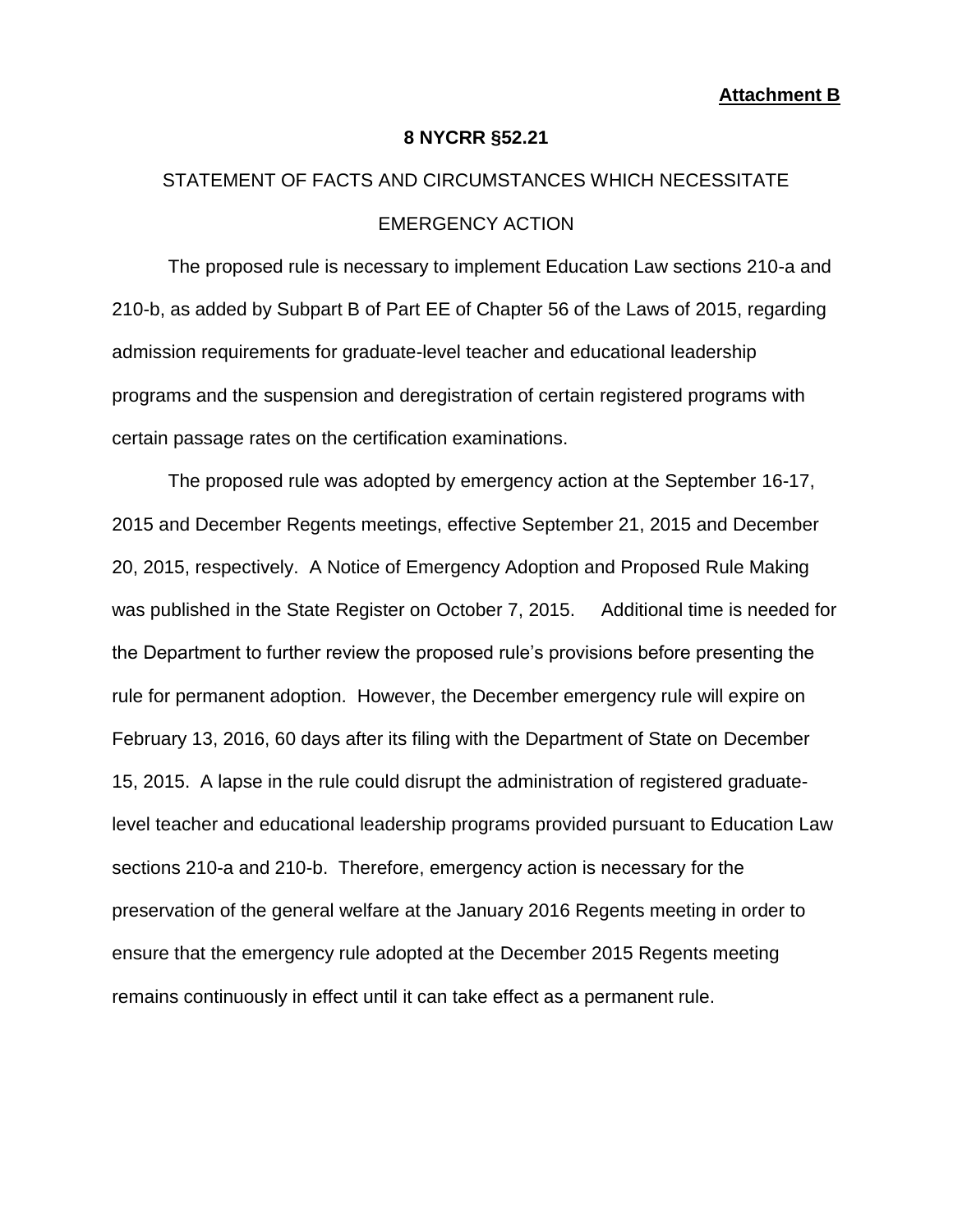#### **Attachment C**

#### **8 NYCRR §52.21**

#### ASSESSMENT OF PUBLIC COMMENT

Since publication of a Notice of Emergency Adoption and Proposed Rule Making in the State Register on October 7, 2015, the State Education Department (SED) received the following comments:

#### 1. COMMENT:

The language in the item itself states that the GRE and 3.0 are only for candidates seeking their first, initial certification (last paragraph on page 2). However, the actual regulation change included doesn't have that qualification and just states that the new standards are for graduate teacher and school building leader programs (third paragraph on page 5). As such, it is unclear if this applies to traditional initial cert candidates, or to all candidates (including Trans B candidates and candidates seeking additional certifications). Clarification around this issue would be greatly appreciated.

DEPARTMENT RESPONSE: The underlying statute does not limit the new admissions requirements to only students who are seeking their initial certification. The reference to an initial certificate in the Regents item was an inadvertent error. Therefore, the Department will revise the Regents item accordingly. However, since the reference to the initial certificate is not in the regulation, no regulatory changes are needed.

## 2. COMMENT:

Does this regulation specify that the revised general test (GRE) is required i.e., verbal reasoning, quantitative reasoning, and analytical writing but not GRE subject tests?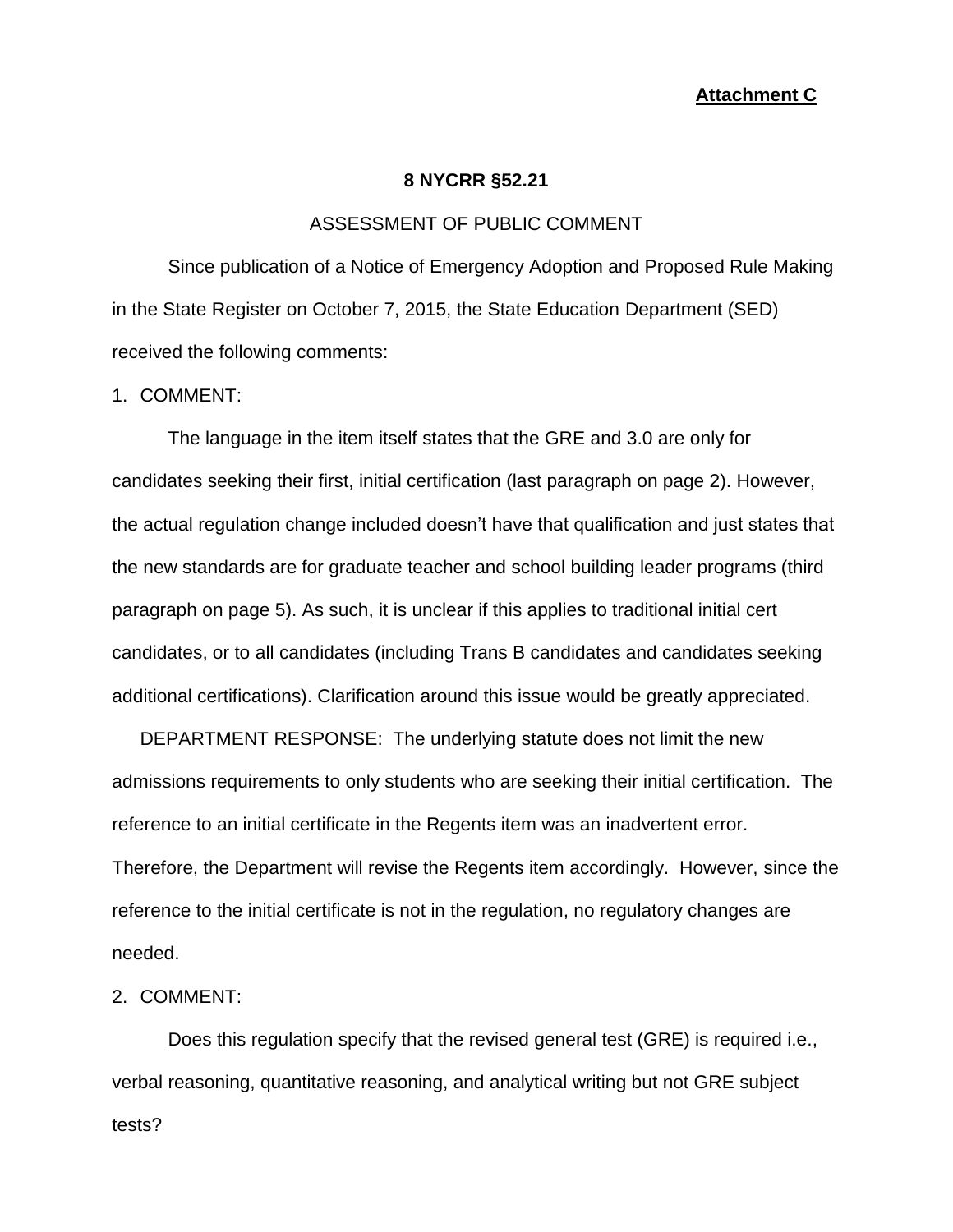DEPARTMENT RESPONSE: Although the underlying statute does not specify the GRE general test, the Department believes that that is what is meant. It should also be noted that the statute includes the option for an institution to identify a substantially equivalent admission examination to the GRE.

#### 3. COMMENT:

Does this regulation (GRE) also apply to programs that lead to additional certification, i.e., advanced certificate programs?

DEPARTMENT RESPONSE: Yes, the admissions requirements apply to all graduate-level teacher and educational leadership programs. As stated in the response to Comment No. 1, the Department will remove the reference in the Regents item to initial certification.

## 4. COMMENT:

Currently, Teachers College has entrance examination requirement for admission across all teacher education programs. Applications for admission to Teachers College's 2016 summer and fall programs have already been printed and disseminated. As such, given the ability of students admitted for 2016 to have flexibility on when they "commence" instruction, we would suggest a 1-year exemption to allow for a transition to the new mandate. This limited flexibility will permit Teachers College (and possibly other programs) to establish the appropriate "substantially equivalent" entrance exam or other relevant assessments to be aligned with the law.

A one year exemption would also allow Teachers Collee the time to prepare for admissions and provide accurate information at recruiting events as well as in admissions and application materials.

DEPARTMENT RESPONSE: Adding a 1-year effective date as requested by the commenter would necessitate an amendment to the underlying statute and is not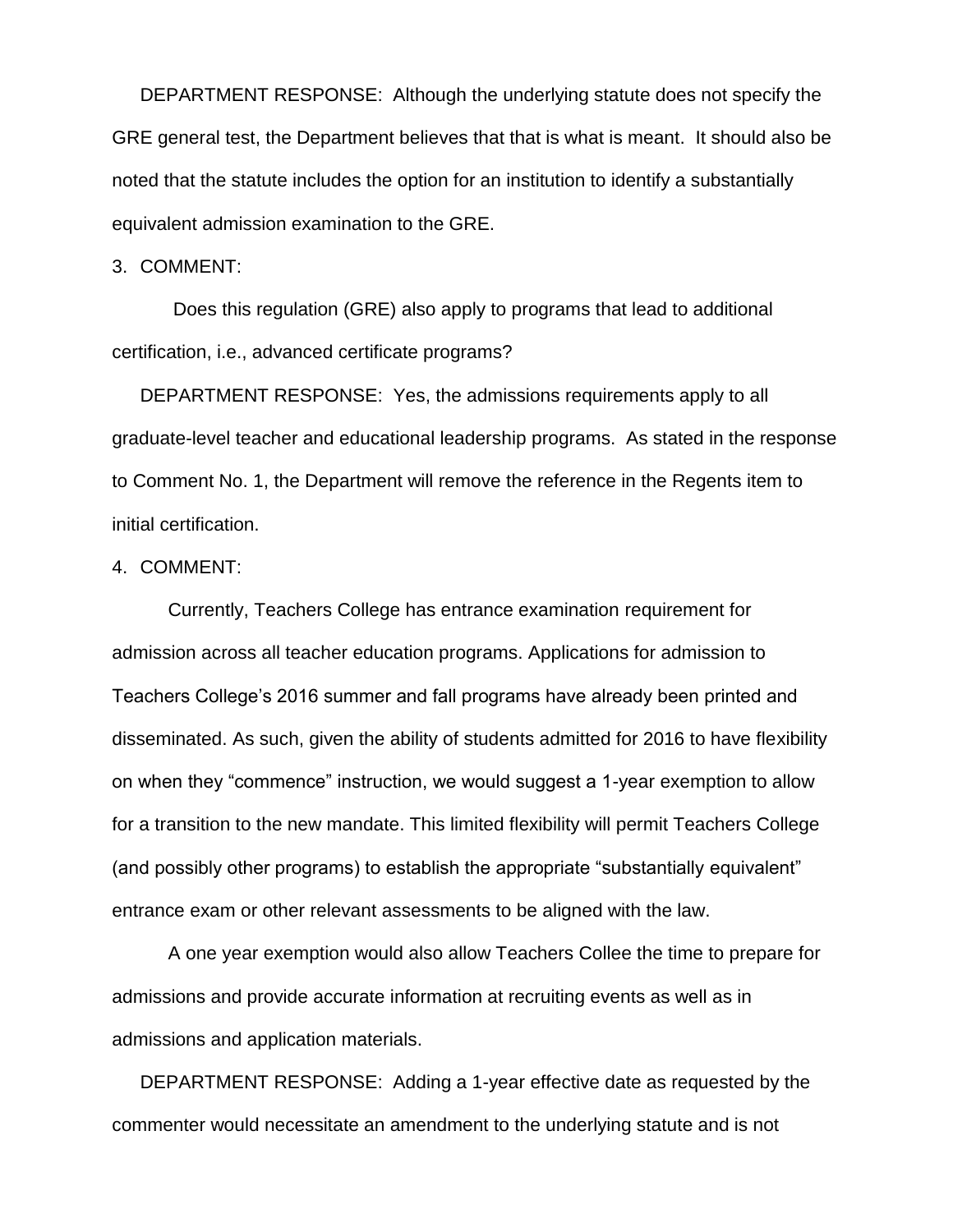something that the Department can accomplish through regulation. However, the statute and proposed regulation permit institutions to exempt up to 15% of any incoming class from the selection criteria upon a determination by the institution that a student has demonstrated the potential to positively contribute to the teaching profession.

5. COMMENT:

Teachers College allows students to defer admission for one year. Students admitted to either Spring, Summer or Fall 2015, for example, have already been approved to defer their admission to Fall 2016. The new state regulations directly affect these students because they were not required to have a GRE score when TC first offered them admission in 2015. At the time that they deferred their admission to 2016, they were informed that no additional application materials are required prior to enrollment in 2016. A transition year would allow us to enroll such students under our current guidelines.

DEPARTMENT RESPONSE: Adding a transition year as requested by the commenter would necessitate an amendment to the underlying statute and is not something that the Department can accomplish through regulation. However, the statute and proposed regulation permit institutions to exempt up to 15% of any incoming class from the selection criteria upon a determination by the institution that a student has demonstrated the potential to positively contribute to the teaching profession.

6. COMMENT:

I am deeply troubled by and opposed to the implementation of a GRE requirement for our programs in teacher certification for the following reasons:

1) based on research on such high stakes tests and their disparate effect on specific populations, such a requirement will accelerate the "whitening" of the teaching force;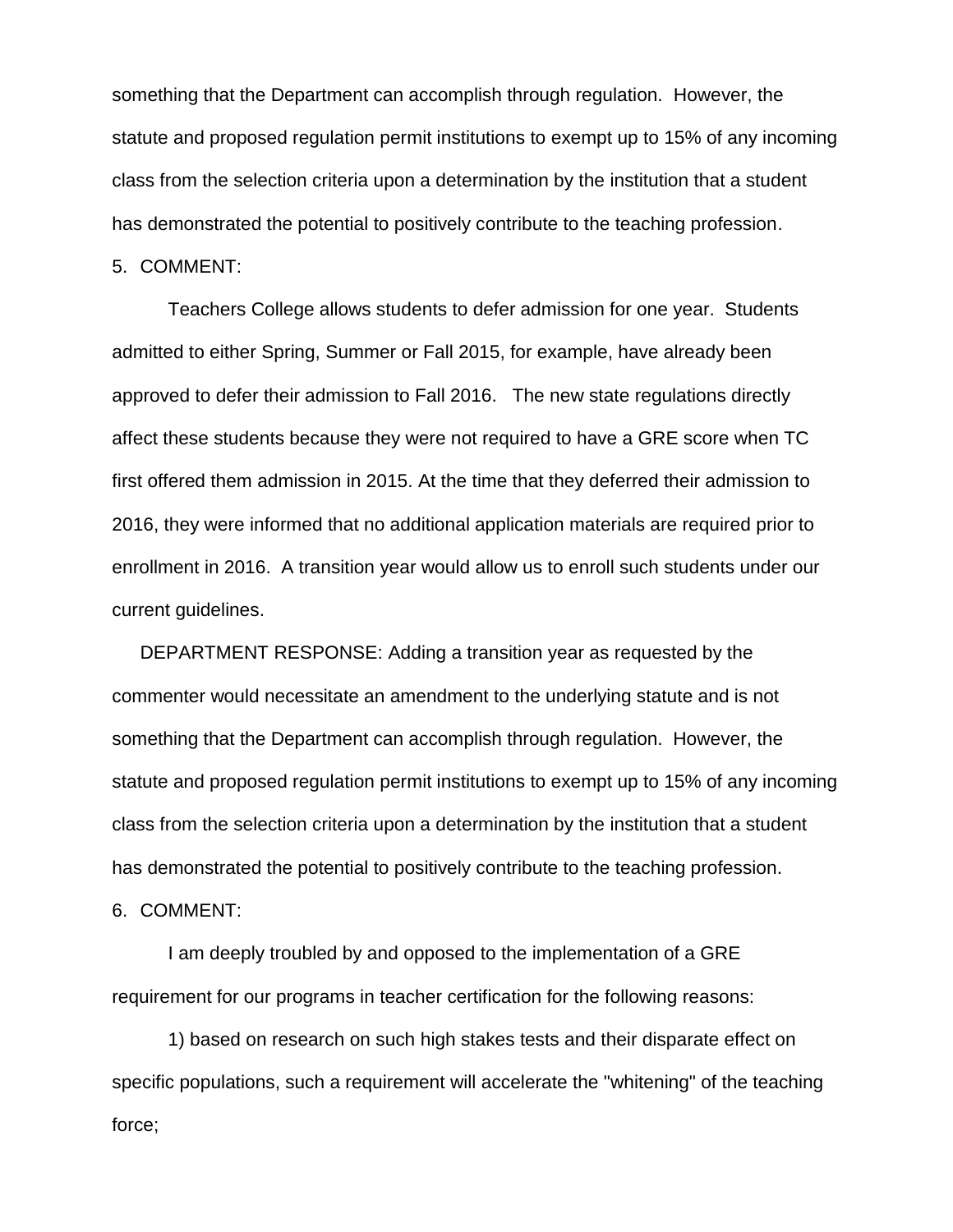2) given the new requirement of a 3.0 GPA, it is unclear why we need this additional test that doesn't correlate any better with later academic success;

3) there is absolutely no evidence that particular scores on the GRE correlate well with success as a teacher and there are too many variables to even begin to determine a meaningful correlation;

4) this will penalize students who wish to teach subjects other than math, because they will have had no recent educational experience that allows them to succeed on those standardized questions;

5) this will of course make a tidy profit for those selling preparation guides and test prep programs and thus throw up another block to aspiring teachers who do not have the means to pay for such tutoring;

6) this adds to the already astronomical expense to pursue certification;

7) it does little but intensify the emphasis on testing that has caused so much anger and disgust among teachers, parents, and teacher educators in NY State;

8) it confuses particular test taking skills with teaching ability;

9) such a requirement further strips autonomy from teacher education programs who best can determine who should be admitted, because it requires another standardized admission requirement that ignores differences in background, resources and context.

DEPARTMENT RESPONSE: Most of the comments are really about the underlying statute and are not something that the Department can address through regulation. However, the statute includes the option for an institution to identify a substantially equivalent admission examination to the GRE. In addition, the statute and regulation provide for an exemption of up to 15% of any incoming class from the selection criteria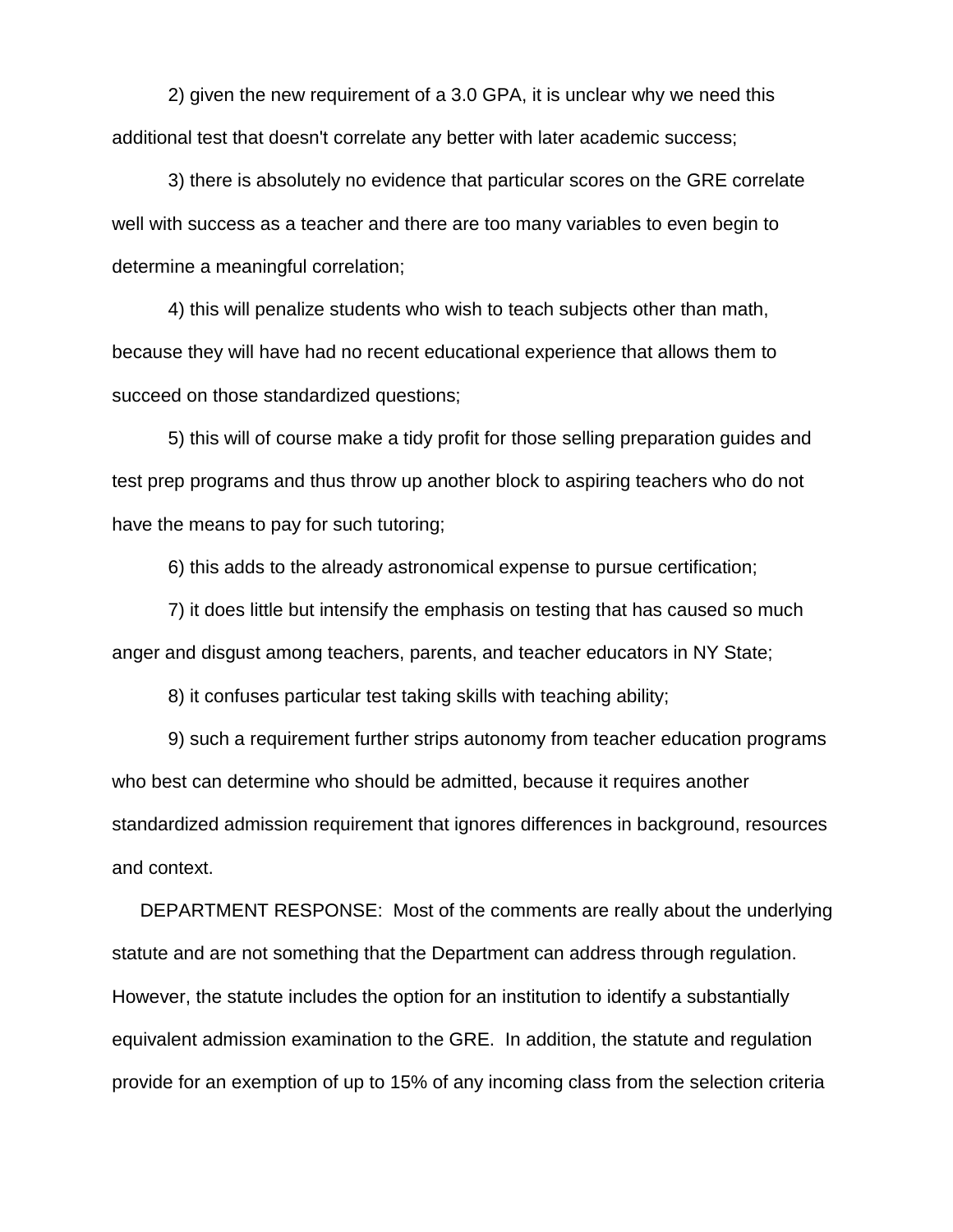upon a determination by the institution that a student has demonstrated the potential to positively contribute to the teaching profession.

7. COMMENT:

The legitimate authority of the local independent college and university is eroded by the action both of the law and the concomitant amendments. Local faculty and administrators are in a better position to make judgments about the "prediction of success as leaders" and the impact of rigorous classroom success. It is inappropriate for the SED to replace this judgment with a system that is dramatically flawed.

DEPARTMENT RESPONSE: See Response to Comment No. 6.

#### 8. COMMENT:

The amendments propose that Educational Leadership programs create "rigorous selection criteria". This provision presumes that there is not a "rigorous selective criteria with predictive success" in place. Most Graduate Schools have in their Educational Leadership criteria for admission, a need for a Master's degree successfully completed along with permanent certification as a teacher or pupil personnel services in New York State. Advanced Certificate programs also require a Master's degree and a minimum of 45 graduate credits. To intimate that a "rigorous selection criteria" may not be in existence is a false assumption. They already exist in most programs.

DEPARTMENT RESPONSE: This comment is about the underlying statute and is not something that the Department can address through regulation.

#### 9. COMMENT:

This requirement is at the essence of these amendments and is replete with numerous psychometric and statistical issues which I will list and describe. The limitations of this testing, particularly, in the School Building Leader exam is extraordinary. First, there has been a lack of appropriate field testing by Pearson. This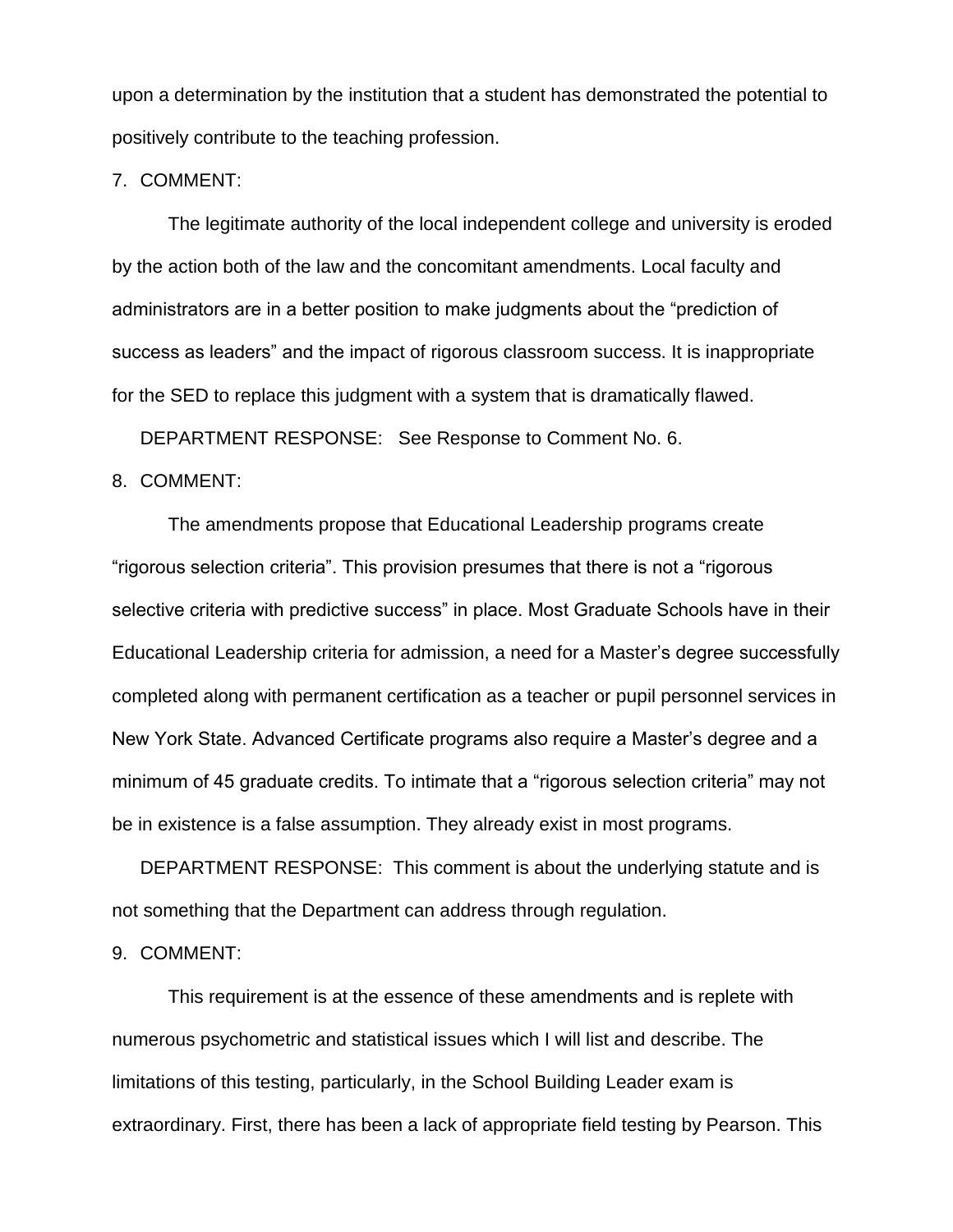limitation has been delineated by the Metropolitan Council of Educational Administration (MCEAP). The letter sent by the organization to the SED, indicates, in detail, numerous issues of validity, reliability and fairness to those preparing for school building leadership positions upon program completion. Numerous problems were found in validity, reliability, and fairness. In terms of the test's validity, MCEAP said "that the items do not actually discriminate leadership candidate readiness, as other choices appear plausible and the correct answers would not be problematic if done as second choice. In terms of reliability, there was a great concern that bias issues may make the test question dilemmas more difficult based on lack of exposure to the test question dilemmas(urban, suburban, rural)". Also, MCEAP believes that the "versions of the various tests may not be measuring the same set of skills and proficiencies". Additionally, "test is biased against individuals who do not read quickly and memorize information readily". In terms of fairness, the state assessments require knowledge and skill of resources that are not readably available or easily available. " Given testing limitations and documented by MCEAP, to suspend and end an Education Leadership Program based on these results is inadvisable, inaccurate and unfair at best. Additionally, for many of the components of both exams, there are questionable responses (which I and others as practitioners for many years) believe could be accepted as correct but are rejected by the examiners since they require a forced choice response.

DEPARTMENT RESPONSE: The comments related to the validity of the school building leader examination are outside the scope of the proposed amendment. Nevertheless, the Department believes the examination is valid and properly assesses the minimum knowledge, skills and abilities required of a school building leader.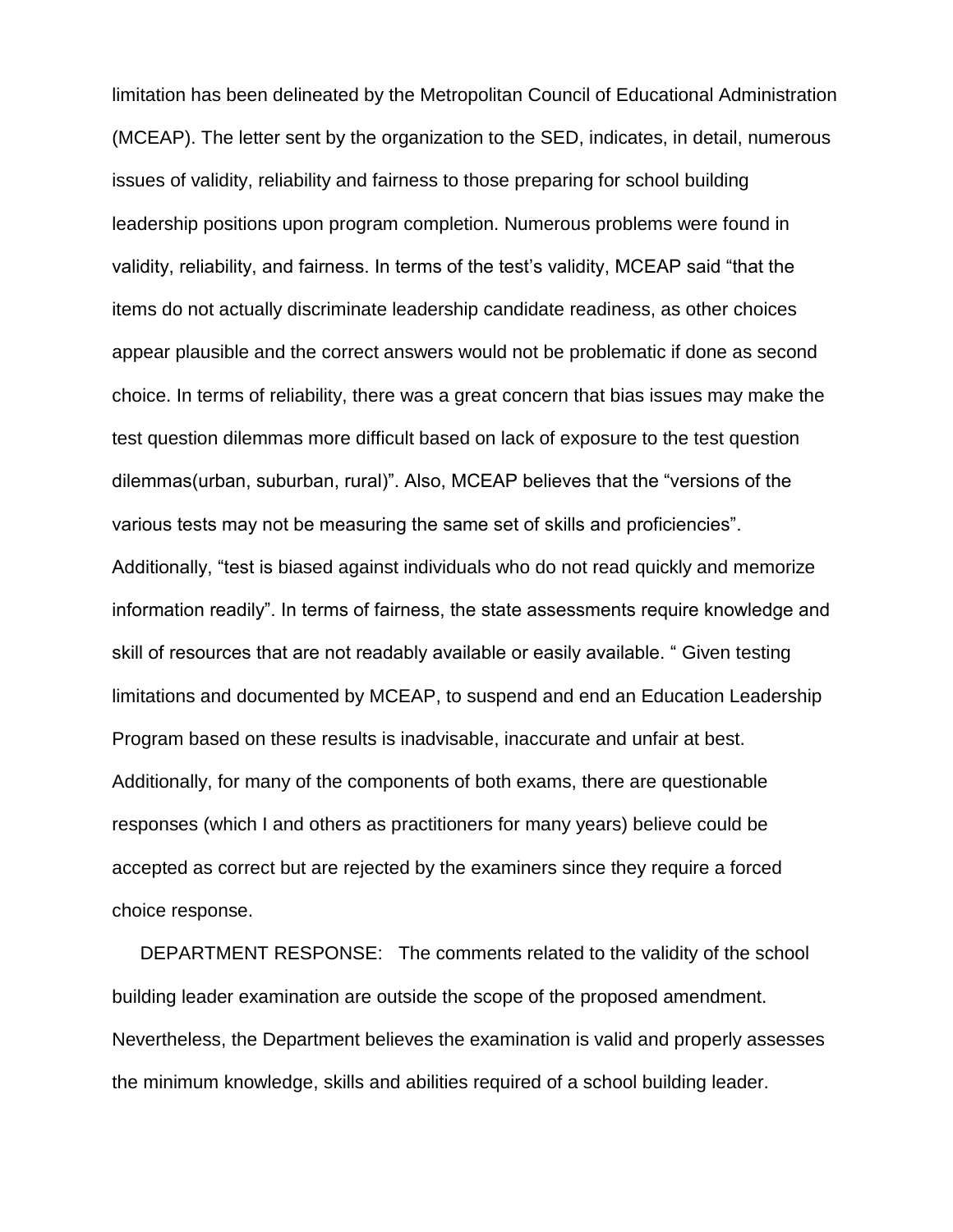Moreover, the Department believes that if fewer than 50 percent of the program completers in a graduate teacher or educational leadership program pass each examination required for certification for three consecutive academic years, the Department should be able to suspend the program's authority to admit new students. Programs need to properly prepare candidates to ensure that they are able to enter the building on day 1 and be successful. Therefore, the Department believes that programs should be held accountable for the performance of their students on these exams, particularly in instances where fewer than 50 percent of their students are passing an examination required for certification.

#### 10.COMMENT:

The criteria describing annual "cohort" referenced in the amendments could have graduate students from previous cohorts or from students many years previous who have completed their program, and then, decide to take the state exam some significant years after their courses have ended. Colleges have no control over when these teachers or administrators who are graduate students take the state exams, even if it is many years after their course work has ended. Obviously, they will count toward the potential passage/failure rate for the particular year. This fact contaminates the results from year to year.

DEPARTMENT RESPONSE: The proposed amendment implements the provisions of the statute and, therefore, a statutory change would be needed. 11.COMMENT:

The small number of program completers who take the SBL and/or SDL exams can have the impact of inflating the passage/failure rate which in turn, will provide a distorted picture of the annual cohort rate and could lead to possible suspension of the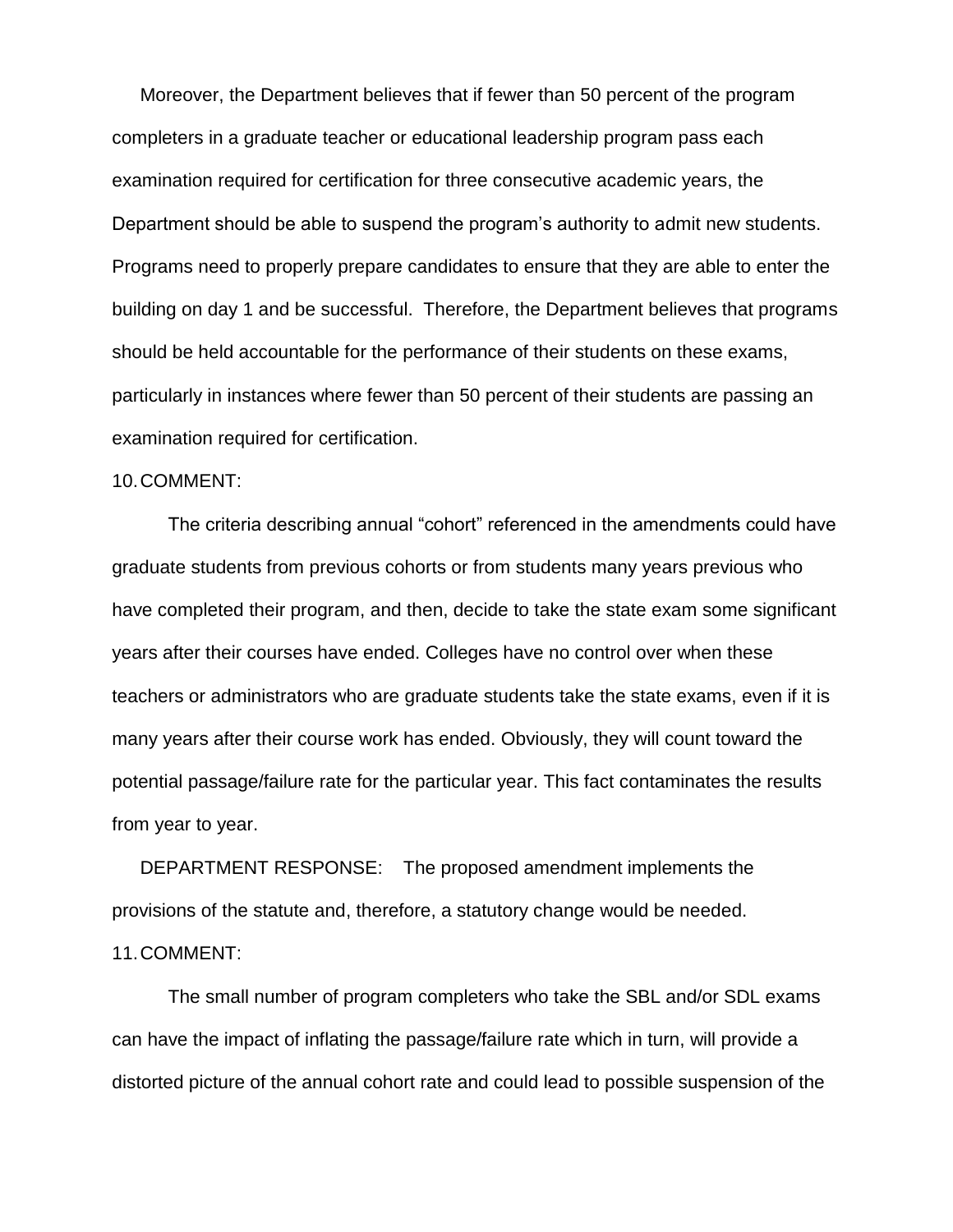program over a three year period. Obviously, these results will have a potentially detrimental impact.

DEPARTMENT RESPONSE: Education Law §210-b allows the Department to adjust its methodology for determining examination passage rates for one or more certification examinations to account for sample size and accuracy. The Department has done this and has decided to use a sample size of at least 10 test scores.

### 12.COMMENT:

Several commenters did not support the program requirement of a minimum score on the GRE as research on the predictive ability of GRE tests and other similar assessments is not entirely certain, may create a negative disproportionate impact with the policy, would likely exclude the very teachers we need to recruit to serve the diverse populations in our schools today, and are even less predictive for graduate study than they are for undergraduate study. Further, the GRE poorly predicts STEM success among females and students of color. Finally, these scores have demonstrated a weak predictive capacity for only the first year of graduate study, not for overall graduate school success. Given that a more important indicator of interest for the public welfare might be candidates' performance after having graduated from our programs, weak predictors of first-year success in program seem ill advised as admission standards.

Given no definitive predictive data, setting cut scores at the State level would not be defensible. Thus, it is appropriate that the emergency regulation recognized that individual institutions would need to set the bar for entry scores according to their own understandings of such tests' ability to provide useful information about admitted candidates. However, such varying standards will in the end offer little evidence of the State's commitment to the general welfare, as the bar in some programs could be so low as to be meaningless. Over time, collecting these data might provide more insight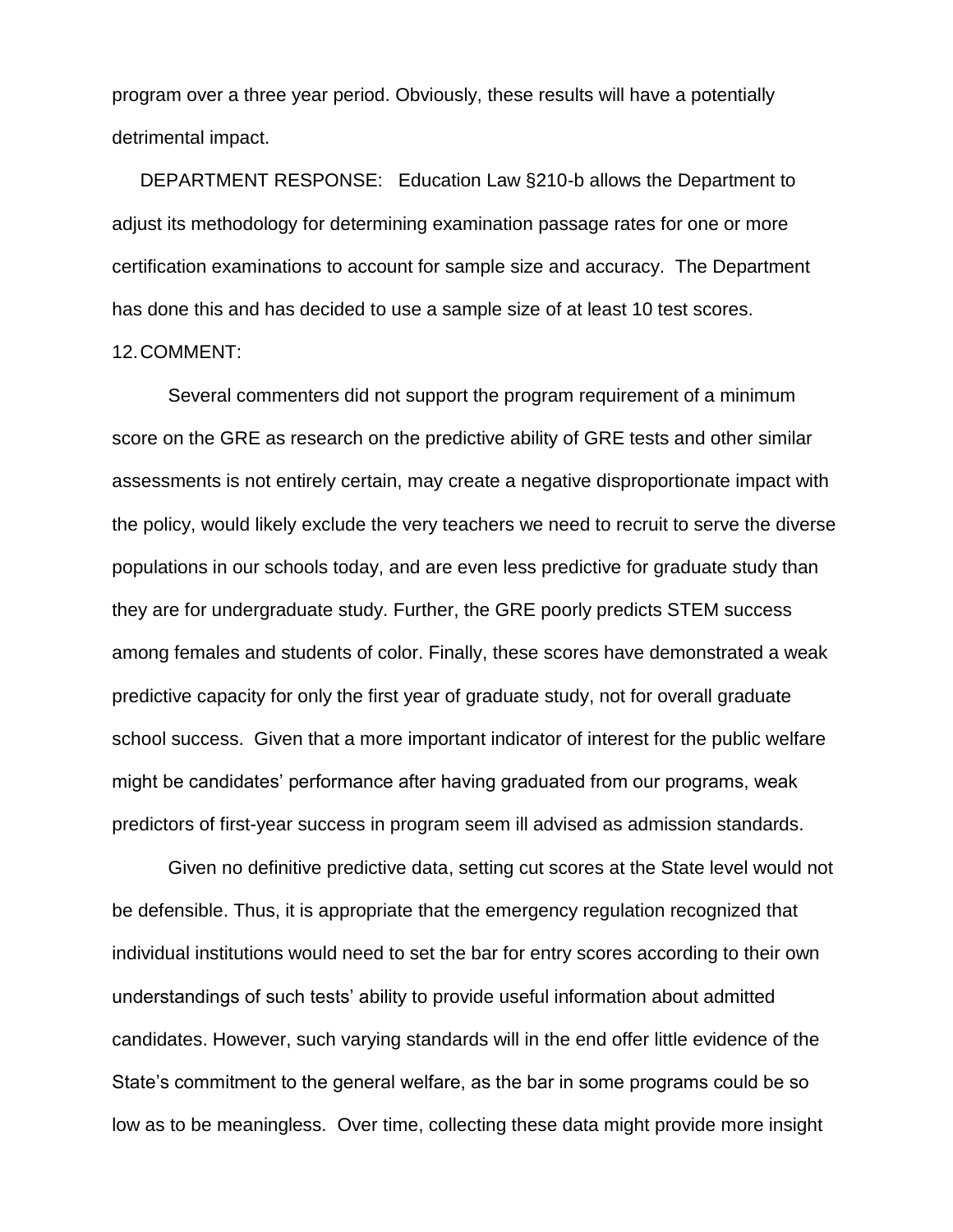into whether GRE scores offer any actionable information for teacher candidate admissions, and those data might be of interest to the State. However, this hypothetical future benefit of the proposed regulation seems far outweighed by the challenges in equity, defensibility, and added cost to prospective teachers, who already spend nearly \$1000 to take exams for their certification.

DEPARTMENT RESPONSE: The proposed amendment implements Education Law §210-a and therefore any comments relating to the underlying statute must be pursued through a legislative change. However, the statute does provide the option for an institution to identify a substantially equivalent admission examination to the GRE. The statute and proposed regulation also permit institutions to exempt up to 15% of any incoming class from the selection criteria upon a determination by the institution that a student has demonstrated the potential to positively contribute to the teaching profession.

#### 13.COMMENT:

To ensure potential teachers have the knowledge and skills they need, teacher candidates in New York already have more hours of examinations than do doctors, lawyers, and engineers in order to receive their initial certificates. It is reasonable to believe that the requirements for content knowledge such as that tested on the GRE will be amply assessed through standardized testing by the time candidates seek licensure. Requiring candidates to pay for yet another exam seems a meaningless excess especially since the exam offers virtually no predictive validity.

DEPARTMENT RESPONSE: The proposed amendment implements Education Law §210-a. Therefore, a legislative change would be needed to address this comment.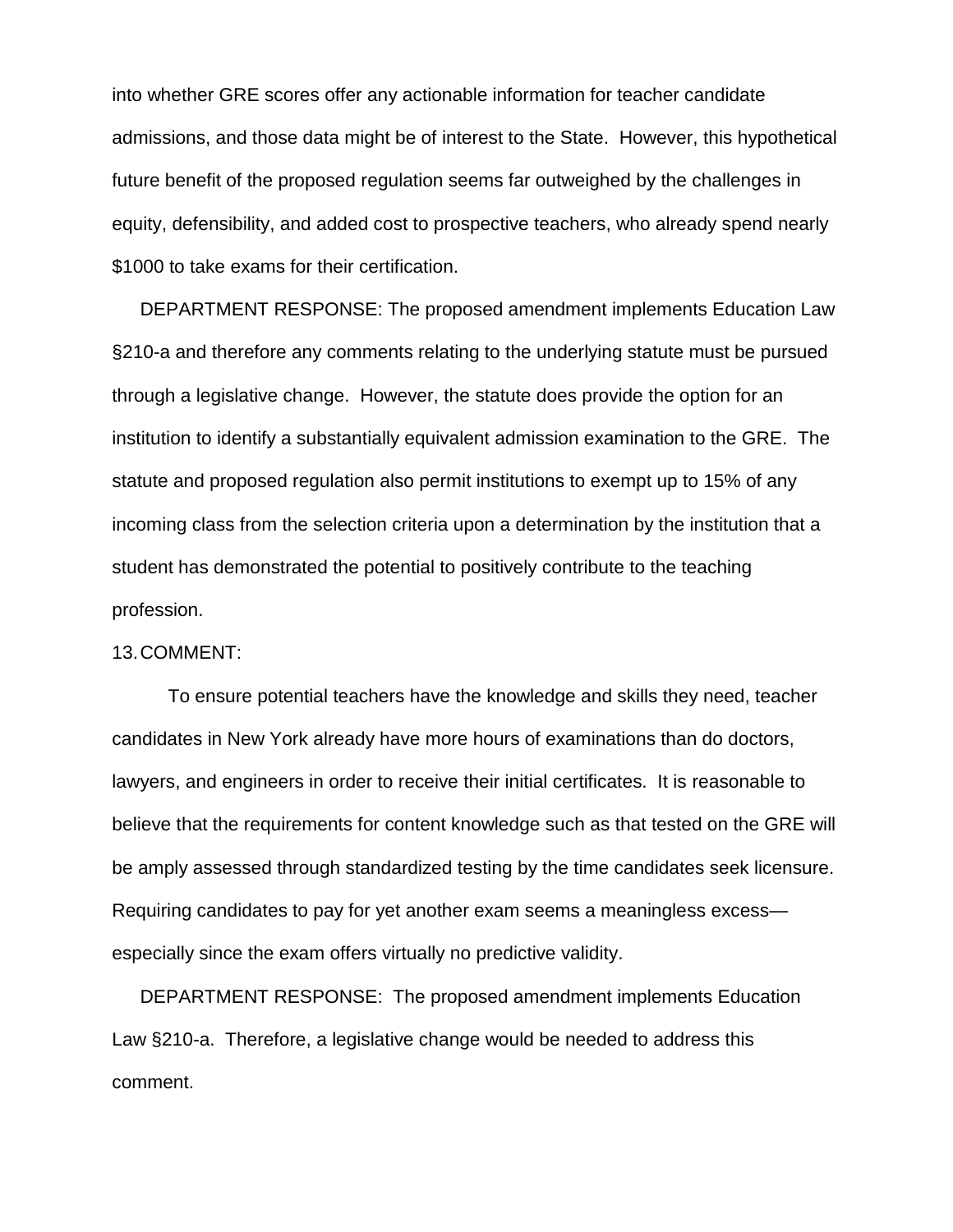#### 14.COMMENT:

Another way to regulate admissions concerns is to have institutions of higher education participate in knowledge-building activities around performance-based assessments for candidate selection. Incentivizing programs to develop meaningful, rigorous performance-based intake processes could help the State better understand what qualities future educators should be screened for. Alternatively, having admission candidates succeed on content knowledge tests the State has designed for certification could discourage individuals who might not take the education profession seriously from applying in the first instance.

Accordingly, language along the lines of the following might be more appropriate for the admissions regulation: "...establish rigorous minimum selection criteria geared to predicting a candidate's academic success in the program. The law requires candidates who are seeking their first initial certificate admitted to such programs to have a minimum cumulative undergraduate grade point average of 3.0 or higher in the candidate's undergraduate program. Additionally, candidates must either 1) have achieved a minimum score, to be set by the institution, on the Graduate Record Examination (GRE), 2) have achieved passing scores on the ALST and on the Multi-Subjects exams appropriate for the level of licensure, or 3) have succeeded in an intensive multi-stage admissions assessment process with defensible criteria, reliable scoring approaches, and longitudinal assessment of admissions criteria correlations with program outcomes."

DEPARTMENT RESPONSE: The proposed amendment implements Education Law §210-a. This comment is related to the underlying statute and is not something that the Department can address through regulation. However, the statute includes the option for an institution to identify a substantially equivalent admission examination to the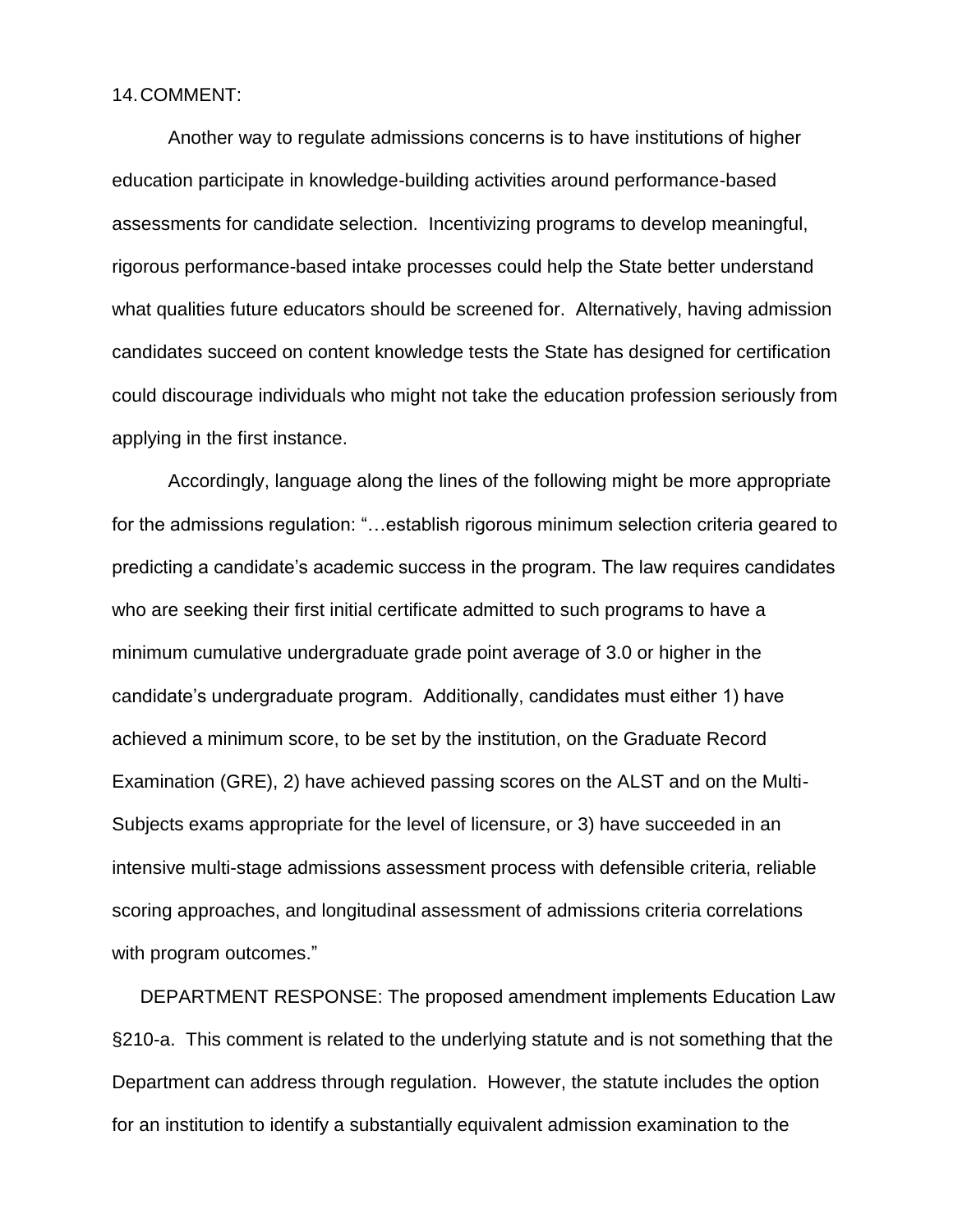GRE. The statute and proposed regulation also permit institutions to exempt up to 15% of any incoming class from the selection criteria upon a determination by the institution that a student has demonstrated the potential to positively contribute to the teaching profession.

#### 15.COMMENT:

The requirement for programs to submit to the State candidates who have graduated in the preceding year is defined as July 1 through June 30. Federal accountability and CAEP accreditation requirements use the reporting timeframe of September 1 through August 31. To reduce paperwork and reporting burdens and to align data analyses, I urge the Regents to change the reporting definition of "preceding year" to September 1 through August 31.

DEPARTMENT RESPONSE: Education Law §210-b defines the academic year for this purpose as July 1 through June 30. The proposed amendment merely implements the statutory definition of the academic year. To change this definition, a statutory change is needed.

#### 16.COMMENT:

We are opposed to having the Board of Regents mandate particular selection criteria for all colleges. Although the stated intent is "predicting a candidate's academic success in its program," there is absolutely no evidence that requiring a minimum GPA of 3.0 or a minimum score on a standardized assessment will predict success.

Equally important, these new criteria will thwart critical efforts to diversify the teaching force by recruiting more men and women from under-represented populations. Many of the individuals from these groups fall into what appears to be an intractable achievement gap. As a group their grades and standardized test scores are below the level of the majority, and may well be below the minimum requirements set by the State.